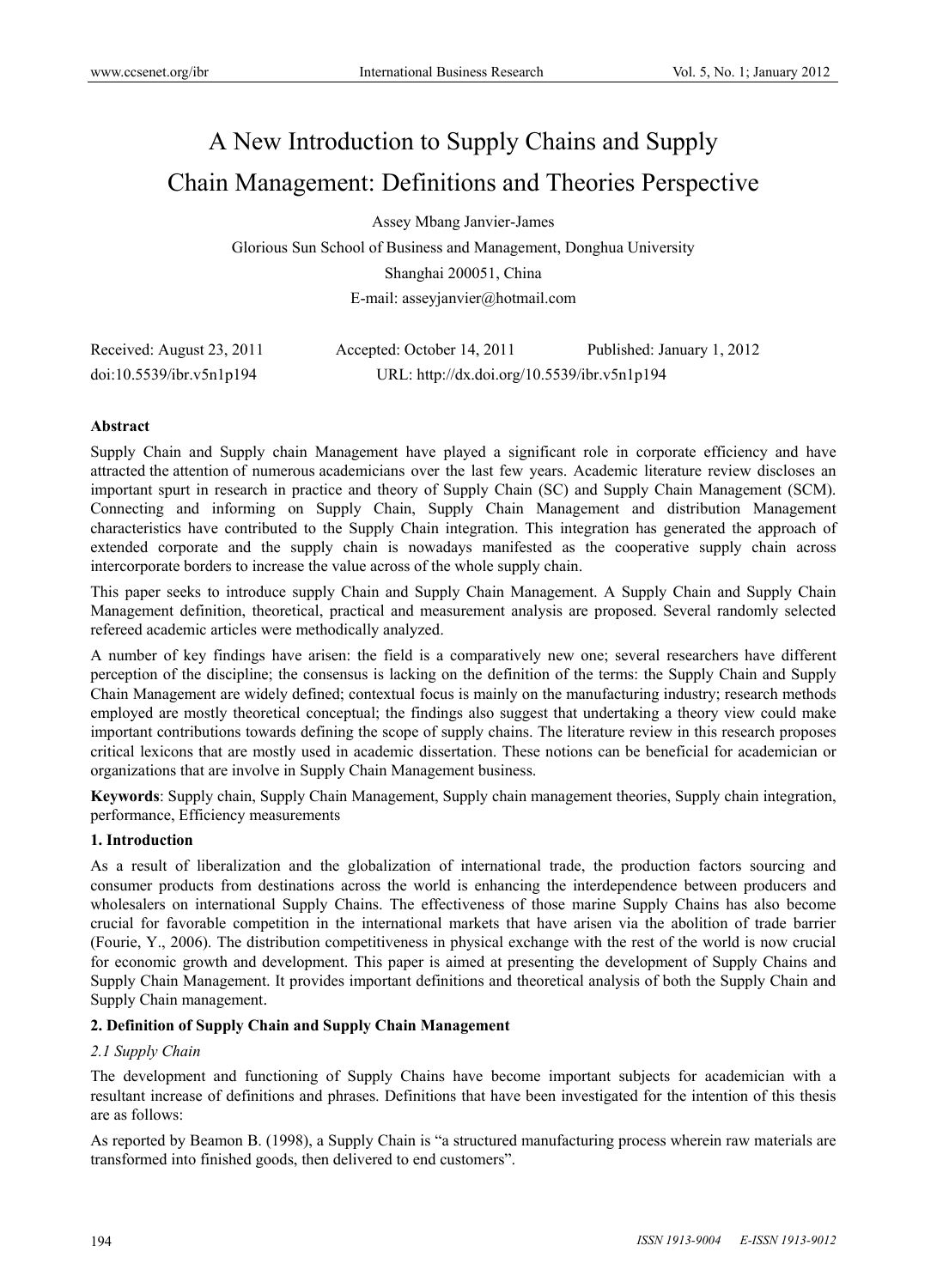Tecc.com.au (2002) defines Supply Chain as "a chain starting with raw materials and finishing with the sale of the finished good".

Bridgefield Group (2006) defines Supply Chain as "a connected set of resources and processes that starts with the raw materials sourcing and expands through the delivery of finished goods to the end consumer".

Pienaar W. (2009b) defines Supply Chain as "a general description of the process integration involving organizations to transform raw materials into finished goods and to transport them to the end-user".

The above definitions centralize on the core determinants of an effective Supply Chain. They connote the need for a provenance and a destination within which goods flow and accept the approach that overall Supply Chains start with resources (raw materials), combine a number of value adding activities and finish with the transfer of a finished goods to consumers.

The following definitions are more complicated. They include an extended view of a Supply Chain and integrate extra activities in the function of the Supply Chain.

Little, A. (1999) defines a Supply Chain as "the combined and coordinated flows of goods from origin to final destination, also the information flows that are linked with it".

According to Chow, D. and Heaver, T. (1999), Supply Chain is the group of manufacturers, suppliers, distributors, retailers and transportation, information and other logistics management service providers that are engaged in providing goods to consumers. A Supply Chain comprises both the external and internal associates for the corporate.

Ayers,J. B.(2001) defines Supply Chain as life cycle processes involving physical goods, information, and financial flows whose objective is to satisfy end consumer requisites with goods and services from diverse, connected suppliers.

Mentzer, J., Witt, W. D., Keebler, J., Min, S., Nix, N., Smith, D. & Zacharia, Z.(2001) defines Supply Chain as a set of entities (eg.organizations or individuals) directly involved in the supply and distribution flows of goods, services, finances, and information from a source to a destination (customer).

The difference in approach between both definitions categories and the all-embracing descriptions combined in the latter render it very difficult to define a Supply Chain in practice if each of the definitions is to apply. Various systems of distribution organized to work through transport connections and nodes and recognized as Supply Chains in industry do not concede any of these definitions.

For the objective of this study, it is consented that the role Supply Chain is to add value to a product by transporting it from one location to another, throughout the good can be changed through processing.

# *2.2 Supply Chain Management*

The connections and nodes in a Supply Chain achieve functions that contribute to the value of the goods transporting through the chain and thus its achievement. Any connection that does not carry out well reduces the overall effectiveness of the whole Supply Chain.

The notion of Supply Chain management as used in many research is usually linked with the globalization of producing and the penchant for manufacturers to source their inputs planetary, which necessitates management of profitable ways of regulating worldwide flows of inputs or outputs. The principal focus of market competition in such situations is not only between goods, but between the Supply Chains delivering the goods. As competition in international markets is progressively dependent upon the of arrival time of goods as well as their quality, coordination between suppliers and distributors has become an important characteristic of the Supply Chain. As the customer satisfaction is a crucial benchmark of the success of the Supply Chain, effective management of the linking processes is crucial (Trkman, P., Stemberger, M. and Jaklic, J., 2005). Additionally, market uncertainty necessitates Supply Chains to be easily flexible to changes in the situation of trade. Such flexibility in supply requires effective Supply Chain Management.

Supply Chain management is aimed at examining and managing Supply Chain networks. The rationale for this concept is the opportunity (alternative) for cost savings and better customer service. An important objective is to improve a corporate's competitiveness in the global marketplace in spite of hard competitive forces and promptly changing customer needs (Langley, C., Coyle, J., Gibson, B., Novack, R. and Bardi, E., 2008).

Numerous Supply Chain management definitions *have been presented in the academic literature.* 

"Alberta efuture centre" asserts that Supply Chain Management (SCM) is the act of optimizing activities across the Supply Chain. Ayers, JB. (2001) reported that Supply Chain management is the maintenance ,planning, and Supply Chain processes activity for the satisfaction of consumers needs.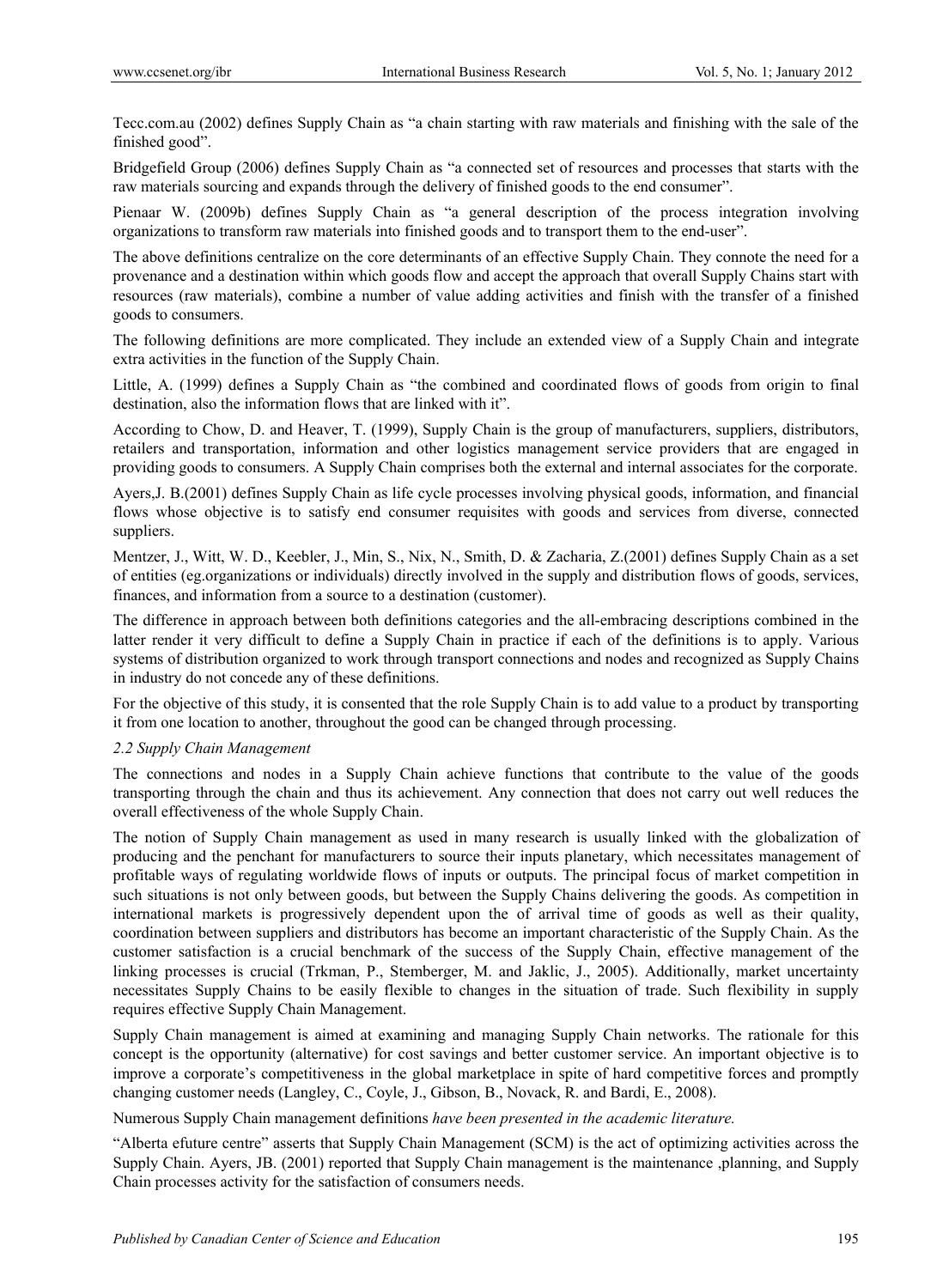Ganeshan, R, and Harrison Terry P., (1995) has defined Supply Chain Management(SCM) as a chain of facilities and distribution alternatives that performs the functions of obtainment of products, transformation of these products into intermediate and finished goods, and the distribution of these finished goods to customers. Lee Hau L., and Corey Billington (1995) declare that Supply Chain Management (SCM) incorporates the integration of activities taking place among facilities network that acquire raw material, transform them into intermediate products and then final goods, and deliver goods to customers through a system of distribution. According to Christopher M. (1998) supply chain refers to the organizations network that are involved in the diverse processes and activities that generate value in the form of goods and services in the hands of the end customer. Supply Chain Management (SCM) is the "strategic and efficient coordination of the conventional business functions and the strategies across these business functions within a specific corporate and across businesses within a supply chain, for the aims of developing the long-term performance of the corporate and the supply chain as an entire.

According to Grant, D., Lambert, D., Stock, J. and Ellram, L. (2006), Supply Chain management refers to corporate business processes integration from end users through suppliers that provides information ,goods, and services that add value for customers.

The Supply Chain management (SCM) is defined by the Supply Chain Forum (SCF) as the integration of key business processes from end user through suppliers that provide goods, services and information that add value for customers.

The Supply Chain Management Professionals' Council (2009) asserts that Supply Chain management (SCM) includes the designing and management of all activities involved in sourcing and purchasing, transformation, and all logistics management activities. Principally, it also includes coordination and partnership with network partners, which can be suppliers, mediators, third party service providers and customers. Fundamentally, Supply Chain management (SCM) coordinates supply and demand management within and across corporate

Even though all the definitions given above are satisfactory, most do not emphasize the importance of effectiveness in Supply Chain management (SCM). Thus for the aim of this paper, the following definitions were used as the foundation for developing the model for assessing Supply Chain effectiveness.

Little (1999) declares that Supply Chain management (SCM) aims at increasing value contribution to the customer while concurrently optimizing functional costs of the Supply Chain.Computerworld (2001) defines Supply Chain management (SCM) as the management that allows an organization to get the right products and services to the location they required on time, in the suitable quantity and at a satisfactory cost. Effectively managing this process involves supervising connections with customers, suppliers and controlling inventory, forecasting demand and getting regular feedback on what is occurring at every connection in the chain.

Kitsolutions (2003) defines Supply Chain management (SCM) as providing the right goods or services, to the right location, in the right quantity, at the right time and at the right cost.

According to Simchi-Levi, D., Kaminsky, P. & Simchi-Levi, E. (2003),Supply Chain management(SCM)refers to "a set of methods used to effectively coordinate suppliers, producers, depots, and stores, so that commodity is produced and distributed at the correct quantities, to the correct locations, and at the correct time, in order to reduce system costs while satisfying service level requirements. The fundamental notion of these definitions is that a Supply Chain must be controlled in order to be fast and trustworthy, cost-effective, and flexible enough to meet customers' requirements.

#### Insert Figure 1 Here

Dependability/reliability is generally more crucial than speed in the Supply Chain and it is, then important to temperate global "velocity" with the need for dependability

Although, there are particular situations when "speed" is important in a Supply Chain and the "speed" pertinence can therefore not be disregarded. Speed is crucial in a Supply Chain under the following situations, when: the products are: spoilable, subject to rapid extinction, needed on short notice, valuable in connection to its mass, very expensive to manage. The demand for products is: changeable, occurs intermittently, better than the limited supply for short periods of time, cyclical. The following problems occur during distribution: risk of stealing, physical damage, high rates of interest for long transportation times, special care of the products is required while in transportation.

Cost is consistently crucial, while consumer satisfaction is important to continued business. Thus in building the model for assessing Supply Chain effectiveness, the factors used to establish the effectiveness of a Supply Chain are then speed, dependability/ reliability, cost and consumer satisfaction. If speed is not crucial to the Supply Chain under examination, it can clearly be count of the estimation.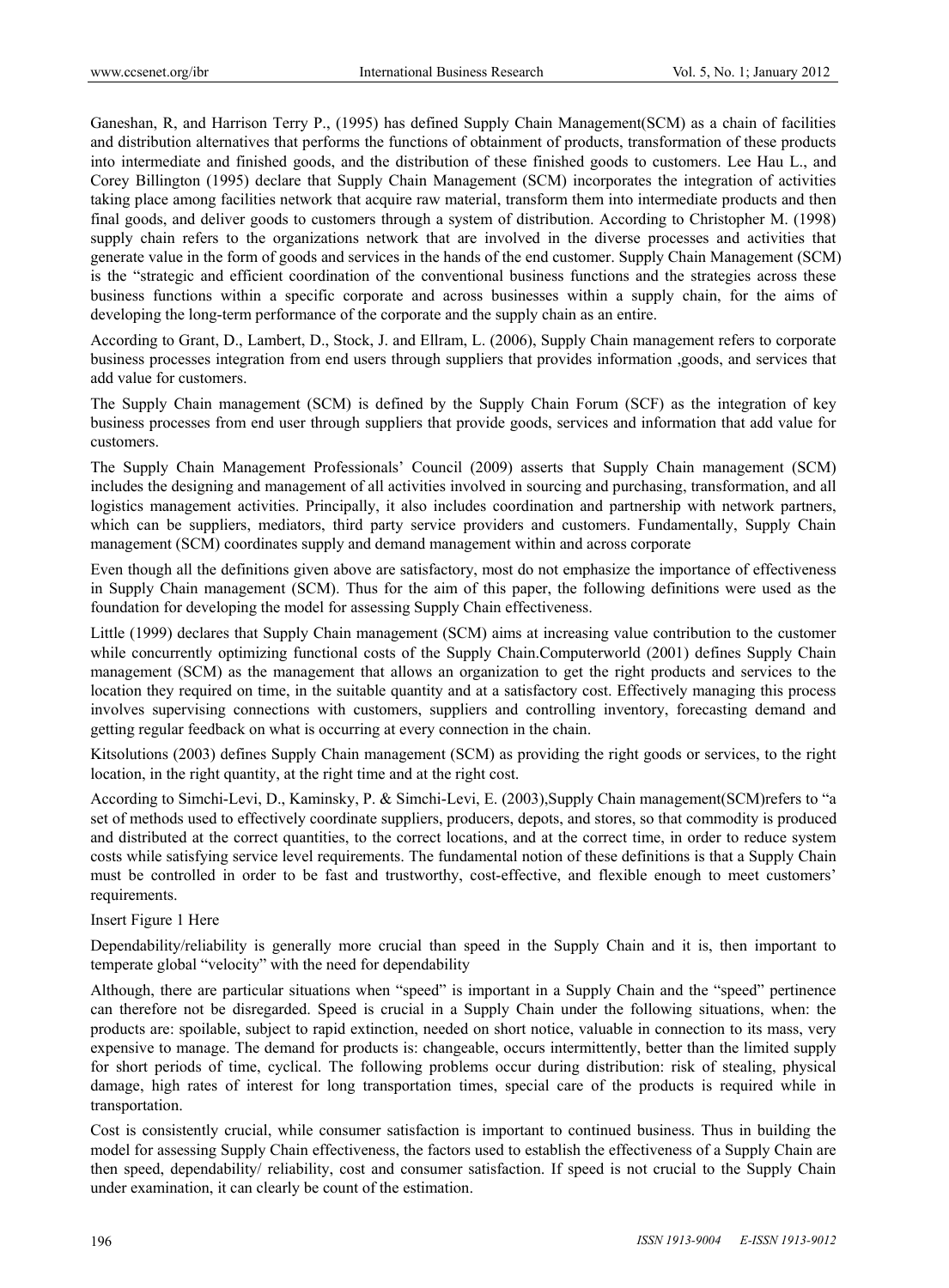Together with the product surging down the Supply Chain, information surges in both sides along the Supply Chain. For Supply Chains to function correctly, it is crucial that information surges smoothly along the Supply Chain and that the diverse corporates are ready to share information with one another

# **3. Supply Chain and Supply Chain Management Theories**

# *3.1 General Supply Chain Model*

The objective of developing the General Supply Chain Model (Caddy and H.1999) is to provide a complete understanding of supply chains, in terms of both their management and their operation. A literature review of supply chain and supply chain management frameworks and models disclose that there is not an already accepted general and extensive supply chain model (Caddy and H., 1999,). Supply chain models seem to focus on only one specific aspect of the supply chain: organization strategy, information technology and individual factors. While each of these aspects is considered important in its own right, each factor independently does not provide a comprehensive view of supply chains management. Combining the above cited aspects result in the development of a general supply chain model, in which each of the aspect provides a disconnected as well as connected combined contribution. The general models represented below integrate into the model the interplay among the three aspects. Diverse effects are generated given the characteristic and level of interplay. Furthermore, the characteristic and level of interplay would be uncertain on organizational culture, the condition in which the organization operates and the features of the supply chains used in the exchanges that happen among organizations.

# Insert Figure 2 Here

# *3.2 Supply Chains and General Systems Theory*

An assessment of an important number of existing and representative models of supply chain management shows that a developed stage of development of a supply chain model has not been achieved as yet. There is a convergence to a commonly accepted normative model of supply chains and management (Caddy and H.1999). Essentially, it is considered suitable that another strategy be adopted to use the principles and theories of general theory to make sure whether a more fundamental supply chain framework can be created. Moreover, the problem here is whether the use of general theory to this field would provide supplementary awareness in terms of the efficient management of supply chains. Ludwig von Bertalanffy (1969) developed approach about systems.

Systems with equivalent factors could still be distinct for the reason that a different adjustment of their factors often generating different interplay between the factors. In most cases natural world all the systems were open systems. A crucial general systems concept that have arisen from Ludwig von Bertalanffy(1969). Research is the theory of determinable boundary that divides a system from its environment.

Yourdon E. (1989) declared that in order for a system to be recognized a living system, it should include the following sub-systems: The duplicator; the boundary; the ingestor ; the distributor; the producer ;the matter-energy storage sub-system various sorts of matter-energy; the extruder ; the motor ;the supporter ; the input transducer ;the internal transducer ; the channel ;the decoder ; the associator ; the decider ; the encoder ; the output translator .

Yourdon E. (1989) adapted the Miller, J.G. (1978)'s work to the information systems field. In the process, Yourdon E. (1989) improved this discipline in terms of a higher order of appreciation of what the concept "information system" signifies. It would be a fascinating exercise to re-adapt Yourdon E. (1989)'s research on supply chains to determine if these sub-systems really exist and to assess the level of the contribution that each sub-system makes to the favorable development and management of a supply chain. In the case of the duplicator sub-system, even though the supply chain is an artificial construct, as such it does not reduplicate itself, supply chain lifetime are not inevitably ambiguous. As such, the following interrogations come to mind: What processes do corporates utilize to invigorate supply chains? What are the indexes that give information about supply chain obsolescence? The General Supply Chain Model indicates that supply chains change with time. With the actual condition of new information technology, nowadays supply chains are performed distinctively to the way they were performed some time ago. Furthermore, the nature of the connections among organizations within the supply chain would also be expected to improve over time.

Yourdon E. (1989) also debated the use of the following general systems theory principles to the discipline of information systems:

First principle: The more complex a system is the less compatible it is to changing environments.

Second principle: The larger the system, the more resources are necessitated to support that system.

Third principle: Systems generally include other systems, and are in themselves factors of larger systems.

Fourth principle: Systems develop, with apparent implications for the second principle.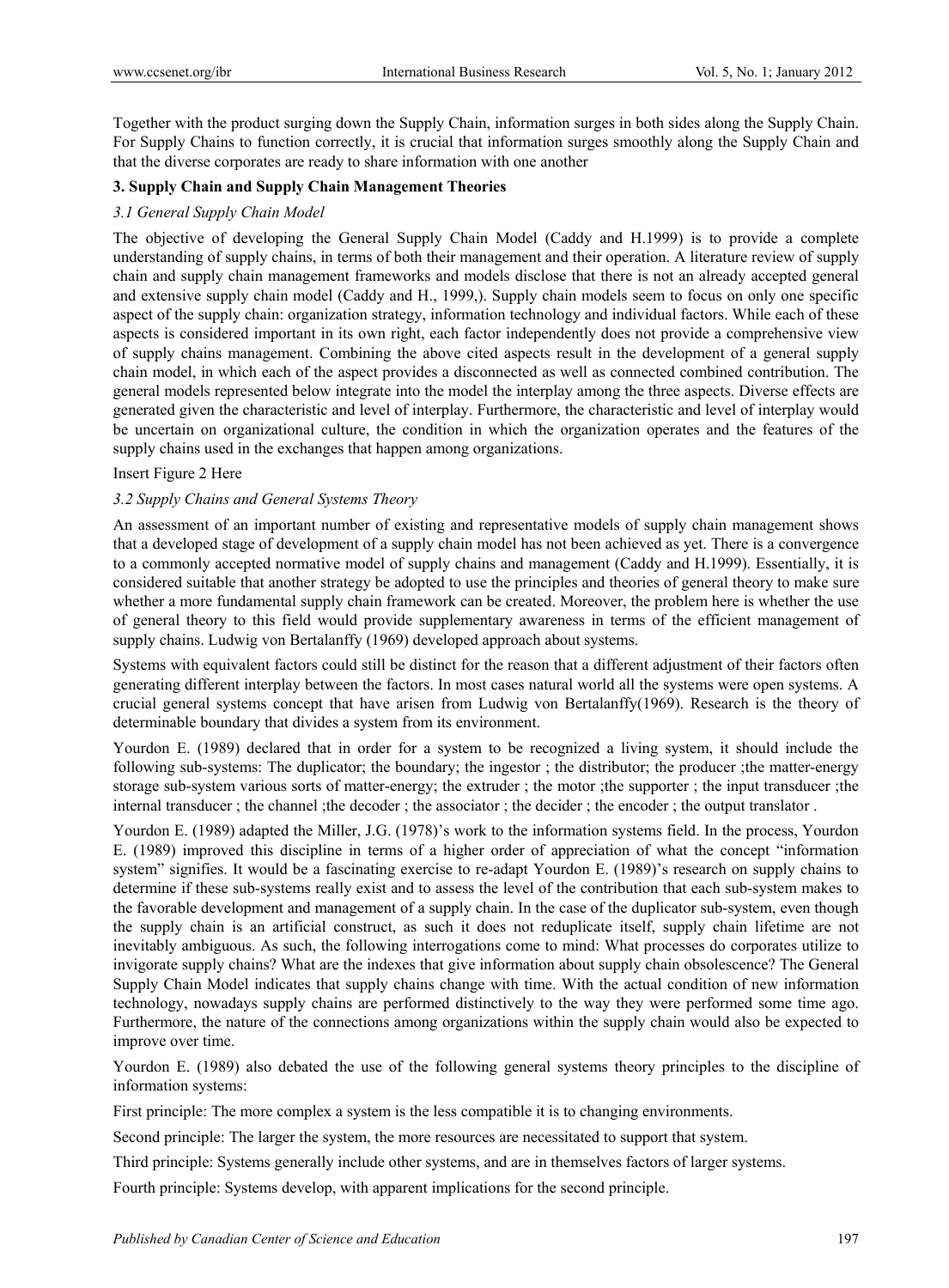It is recognized that these principles have application to the discipline of supply chain and supply chain management

# *3.3 Others Theory and Practice of Supply Chain Management*

Many articles in connection with the theory and practice of Supply Chain Management (SCM) have been reported over the period of last 20 years, but the subject matter is still under important improvement and discussion. Richard Lamming (1996) has given a review on "lean supply chain" in which "Lean supply chain" has been defined as "beyond collaboration". "Lean supply" is the system of procurement and supply chain management required to build lean production. Ben-Daya M., Hariga M. and Khursheed S. N.( 2008) investigated the subject in specific context, i.e. the Industrial District (ID) that constitutes a specific production model where complex Supply Chain Networks (SCN) can be analyzed. Supply Chain collaboration may take on many forms in industrial districts (ID) and may produce many benefits.

Vaart and Pieter (2003) has pointed out the importance for an inter-disciplinary approach, integrating the relational and technical aspects from the corresponding fields of system dynamics and partnership in order to deliver better order replenishment performance. Gunasekaran and Ngai (2005) demonstrated that E-Business, product, and service-quality have an important direct impact on customer behavioral intentions to buy again. Balakrishnan and Cheng (2005) updated the approach based on software that provided solutions in complicated environments with several products and obstacle situations. Nagarajan and Sosic (2004) reviewed literature in connection with buyer-vendor organization models that have used quantity concession as organization mechanism under settled environment and categorized the diverse models.

Based on this approach of Supply Chain Management (SCM), the current literature was investigated, in order to identify the extent to which these fundamental elements were present in Supply Chain Management (SCM) academic research to date. A review of prior studies provides the foundation for how this review extends our appreciation of Supply Chain Management (SCM) research.

Burgess K., O. J. Singh and R. Koroglu (2006) reviewed 100 essays from 614 available articles found in the ABI/Inform Database across (1985 to 2003).Their sample addressed manufacturing and consumer products businesses, and the research articles reviewed by them addressed a more closely defined operations management approach to Supply Chain Management. They classified the essays into four categories: Descriptive features of Supply Chain Management, Definition issues, Theoretical concerns and Research technical issues. They found Supply Chain Management to be an approximately new field with growth in interest from analyst in the recent past. The significance of this research in opposite to Burgess K., O. J. Singh and R. Koroglu (2006) is that instead of sampling 100 essays from a pool of 614 over a 5 year period, I investigated 588 essays over 18 years. This provides a larger foundation from which to map out the evolution of the Supply Chain Management (SCM) field. It also helps to measures gaps in the literature, thereby underlining the importance and strength of this study.

Carter and Ellram (2003) examined the essays published in the Journal of Supply Chain Management for the period of 1965 to 1999. Their purpose was to offer a greater appreciation of the development of procurement and supply research over the first 35 years of the existence of the Journal of Supply Chain, and to provide counseling and recommendations for future supply management research. They demonstrated that nearly 90% of the journal essays under study consisted of literature, methodology, and exploratory studies. They further found that the use of hypothesis testing had increased significantly over the period of 1989-1999, yet they think that a greater use of hypothesis testing and the analytic method is advised as the Supply Chain Management discipline continued to develop. Carter and Ellram (2003) further advised more literature reviews leading to the introduction of analytical frameworks of supply management, and the use of complex research modeling methods.

They categorized the articles based on a adjustment of the classifications used by ISM, and proposed 32 classifications for clear classification, which has proved to be a achieved and has been used in prior literature reviews by many authors. The authors conclude that procurement and supply management are developing. It is important to note that the authors have regularly used the terms "procurement" and "supply" management, which talks a lot about the stage of development of the Supply Chain Management discipline.

Croom S., Romano P, and Giannakis M. (2000) has examined 84 studies on Supply Chain Management (SCM) in terms of level of analysis and research approaches, but the time period for their data collection is not clear. Their research represents an attempt to classify the Supply Chain Management (SCM) literature.

Important improvement has taken place both in the theory and practice of Supply chain Management since this attempt, making it important for reviews of current literature. Finally they depicted and classified the research techniques into two dimensions: empirical and theoretical do not provide the number of essays linked with each level of study.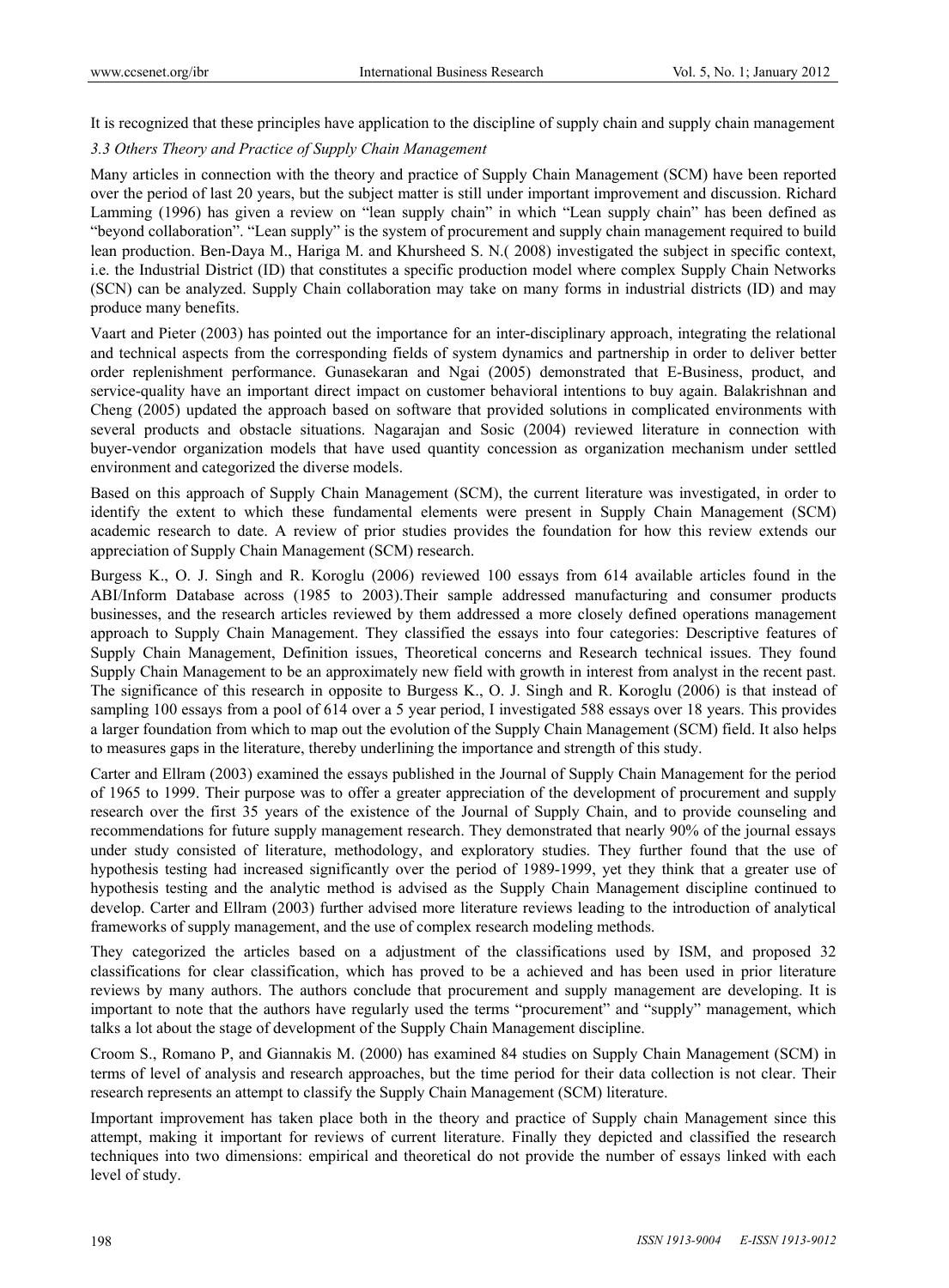Rungtusanatham M. J., Choi T. Y., D. G. Hollingworth, Z. Wu and C. Forza. (2003) achieved a review of 285 Supply Chain Management (SCM) articles published in six operations management journals during a period of 21 years (1980-2000). They reported the development of considerable changes in the last 5 years of their sample period, and those two subjects stood out as indicating fastest domination to eminence operations strategy and supply chain management.

They found that the Supply Chain Management (SCM) related essays increased considerably after1990s, thereby indicating the increased interest of researchers in this discipline and speeding up development of this discipline. It indicates that Supply Chain Management (SCM) is a developing field, and offers many opportunities in research. Giunipero, Larry C., Hooker, Robert E.; Joseph-Matthews, Sacha; Yoon, Tom E.; Brudvig, Susan (2008) in a last ten years literature review of Supply Chain Management (SCM) reported that the literature is still very burst and even though many studies claim to debate supply chain issues, most of the current research only investigates one connection of the chain, or more mainly only focuses on one factor in the supply chain performance mix. They indicated that the Supply Chain Management (SCM) literature reviewed by them disclosed many gaps identified by them as: One-tier examination; Small sample sizes; Lack of longitudinal studies; Limited methodological analysis; and Limited global supply chain analysis.

In perspective of this discussion, the researchers deduced that a broader perspective of Supply Chain Management (SCM) is required in order to develop a wider unanimity and resolve the current conceptual and research approach confusion. In opposite to single journal review, or confined random review, this study surveys 30 academic journals and reviews 588 research published from 1991 to 2008, thereby covering the whole period of Supply Chain Management (SCM) evolution to its development as a strong field.

In summary, this study expands the prior literature reviews by:

- Focusing on diverse aspect Supply Chain Management work in academic journals.
- Reviewing the current 20 years period during which Supply Chain Management grew as an academic research and discipline in this field gained importance and enhanced significantly.
- Providing an examination of the research techniques, using an established subject classification scheme and reviewing academic publication and providing awareness in to the research methods and data analysis method used in academic literature.

# **4. Supply Chain Integration, Pull and Push Systems, Efficiency, Effectiveness, Productivity and Performance**

#### *4.1 Supply Chain Integration*

Supply Chain integration considerably increases the capability of managers to define the proneness in the chain in order to impact improvements. However, without a trustworthy method to help managers in detecting obstacles along the Supply Chain, it becomes more complicated for managers to acquire the knowledge they want for benefiting fully from Supply Chain integration. It is with this objective clairvoyance that the model developed is at first designed.

Integrating the connections of the Supply Chain into a complete functioning system conceivably improves the flow of goods and information in the organization. That generates a more effective Supply Chain. Thus, regardless of whether a Supply Chain includes links operated by many service providers or it is under the control of a unique management connection, integration is favorable for the increase of effectiveness.

The objective of Supply Chain integration is to accommodate functions across the Supply Chain in consideration of improving performance.

There are mainly two types of integration, i.e. horizontal and vertical integration. Horizontal integration refers to the incorporation into a single corporate of several corportates involved in the similar level of production and sharing resources at that level , while vertical integration refers to the incorporation into a single corporate of several corporate involved in all aspects of a good's production from raw materials to distribution (Answers.com, 2006b).

The consent of specialists is that vertical Supply Chains integration can generate greater efficiency (Stonebraker and Liao, 2006) if it decreases an inadequately long Supply Chain in connection with insourcing and outsourcing decisions.

According to Panayides P. (2006) integration can provide agility along the Supply Chain.

According to the Agility Forum, agility refers to capacity of an organization to develop in a gradually changing, changeable business environment (Agility Forum, 1994). This definition shows that agility along a Supply Chain (SC) generates greater flexibility and greater levels of customer satisfaction.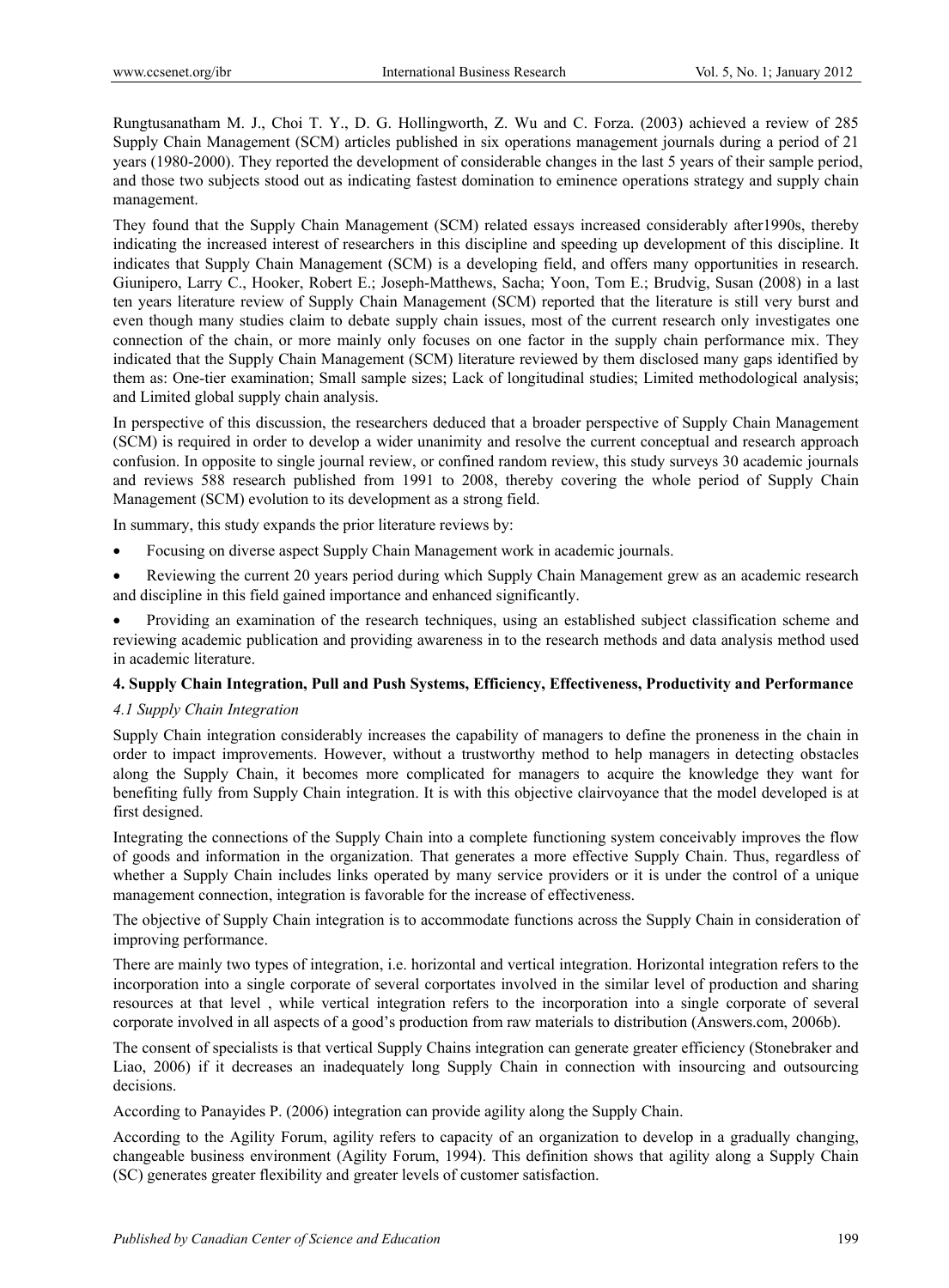Even though many academicians have emphasis the importance of Supply Chain integration, but the method to effectively assess integration is lacking in the literature. There is also a need for further examination into the extent to which organizations can and have been integrated along Supply Chains and the efficiency implications (Panayides P., 2006).

# *4.2 Push, Pull and Push-pull Systems*

*Push-based Supply Chain* makes manufacture and distribution choices according to long-term predictions based on orders. Push-based Supply Chain has a long react time which can generate the inability to meet changing demand patterns and the product extinction or overdone inventories. (Simchi-Levi, D., Kaminsky, P. and Simchi-Levi, E., 2008).

In a *pull-based Supply Chain (SC)* manufacture and distribution are accommodated with valid customer demand. Effective information flow about customer demand minimizes inventories. Pull system allows lead time diminution due to better anticipation and diminishing in variability (Simchi-Levi, D., Kaminsky, P. and Simchi-Levi, E. 2008)

Thus, pull system minimizes inventories, improve the ability to manage resources, and reduces system costs compared to similar push system. On the other side, pull system is complicated to implement when lead times are long making reaction to demand information impracticable. In pull-based system it is commonly more complicated to take economic benefit in manufacturing and transportation since they are not designed far ahead in time. (Simchi-Levi, D., Kaminsky, P. and Simchi-Levi, E., 2008).

According to Simchi-Levi, D., Kaminsky, P. and Simchi-Levi, E.,(2008), *Push-pull-based Supply Chain (* strategies take benefits of both push and pull systems). The boundary between pull-based levels and push-based levels is known as "*push-pull boundary"*.

# Insert Figure 3 Here

# *4.3 Effectiveness, Efficiency, Productivity and Performance*

The expressions effectiveness, efficiency, productivity and performance are generally used correspondently in academic literature. But, their significations are different. In consideration of differentiate between the expressions and use them accurately, definitions found in academic literature are first examined. The definition used as an assumption for the consecutive research is then given for each expression.

Of the four expressions, the two that are mostly confounded are efficiency and effectiveness. Talley,W. (1994) emphasizes the functional goals of public transit corporates and states that these goals have been categorized either efficiency or effectiveness goals. He persists by providing definitions for both of these expressions. Effectiveness refers to how well the transit corporate provides service to the consumer, while efficiency refers to how well the transit corporate utilizes its accessible resources.

Chow, Heaver and Henriksson (1994) develop these definitions by adjoining their own definitions of the expressions efficiency and effectiveness. According to them, effectiveness refers to the extent to which a goal has been accomplished and efficiency refers to the degree to which resources have been used concisely. In other words, efficiency is "doing things correctly" and effectiveness is "doing the correct things" (Chow, D., Heaver, T. and Henriksson, L.1994).

As reported by Schenk R. (2007), value is the basis for economic efficiency. Efficient change is the change that enhances value and an inefficient change is the change that decreases value. A circumstance that is efficient may be ineffective when examined on different criterion. Schenk persists by asserting that efficiency is never perfect; it is always relative to some criteria.

The expression "effectiveness" will be used to depict the extent to which an aim is accomplished, while the expression "efficiency" will be used to depict the resource economy utilization in achieving goals when examined on particular identified criteria.

The significations of the expressions productivity and efficiency are also generally confounded with each other.

According to Bridgefield Group (2006) productivity refers to overall measurement founded on an output quantity generated by a given quantity of input. CPE Globalization Briefs declare that productivity is generally formulated as a ratio of outputs over inputs. Increased output as an effect of the similar amount of input indicates more efficient use of a given set of resources because of process improvements or other accomplishment.

In this study, productivity is considered as a measurement of efficiency.

The United States Agency for International Development (2009) defines "performance" as the current output and quality of work made. Even though this definition is considerably similar to that used for efficiency, it is crucial to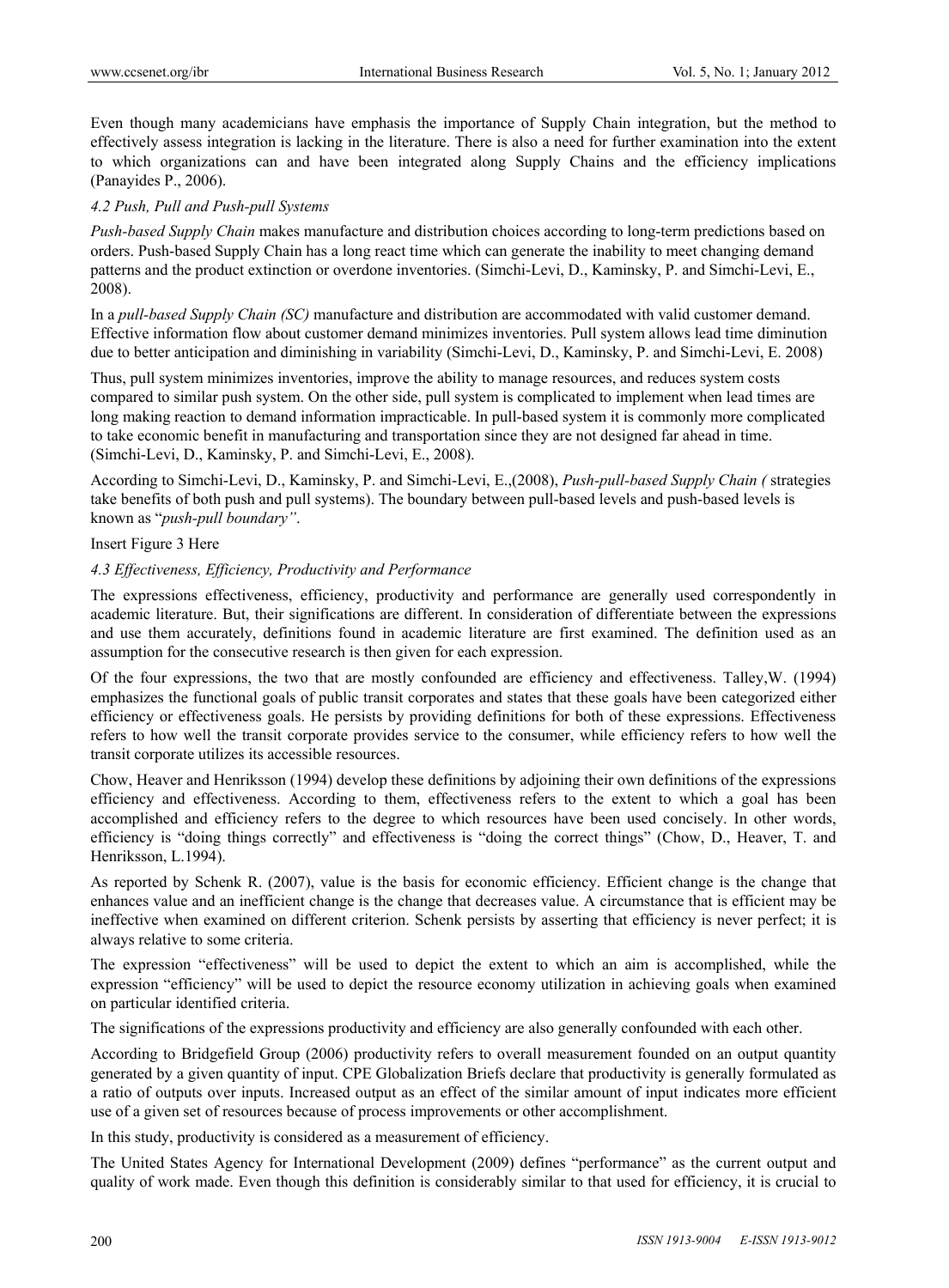note the key differences. Performance assesses output, while efficiency assesses the method in which output is carried out. Performance measurement refers to the process of evaluating action, where measurement is the process of assessment and action leads to performance (Neely, A., Gregory, M. and Platts, M., 1995). Logistics performance measures are key indicators of the work carried out and the results achieved in an organizational unit (Forbes.com, 2006).

With the development of globalization many nations started to trade without restriction. Nations realized that they are more fortunate if they specialize in certain products and trade their surplus production for the other products they need. Through specialization corporate become more creative and the globe's limited economic resources are used more efficiently. Resources are scarce and therefore attention must be paid to use them efficiently. Because efficiency assesses the economy of resource utilization in achieving objectives when examined on particular identified criteria, it was decided that Supply Chain will be evaluated in terms of efficiency.

# *4.4 Supply Chain Efficiency*

A Supply Chain efficient management has been gradually recognized as a key factor in characterizing good and service offerings and acquiring competitive advantage for corporates (Christopher, 1998).

It requires close integration of internal operational within corporate and efficient relationships with the external functions of members in the Supply Chain (Lee, 2000). It is also crucial that Supply Chains do not remain static, but rather develop continually based on the changing market and customer requirements (Little, 1999).

It is crucial to define Supply Chain efficiency in consideration of understanding what the model developed measurements. By associating the definitions for a Supply Chain and efficiency, the derivable definition of Supply Chain efficiency is the regulation on resource use founded on particular criteria while goods are moved from one location to another, in the path of which movement the goods may be changed through processing.

Performance of the whole Supply Chain is an essential factor in achieving an effective Supply Chain. It is therefore crucial to use the linked resources of the Supply Chain members in the most efficient technique possible to provide competitive and cost-effective goods and services. Wong, W., & Wong, K. (2007). defined Supply Chain as the efficiency which includes diverse performance measurements related to the Supply Chain members, also the coordination and integration of the performances of those associates.

The importance to develop efficiency in a Supply Chain has generated the development of approaches and techniques to assess Supply Chain efficiency. These approaches can be used to assess the levels of performance along Supply Chains and help their supervisors to identify deficiencies in order to improve the functioning of the Supply Chains.

Although there is a diversity of criterion that can be used to assess the Supply Chain efficiency, for the aim of this study the main criterion used are speed, reliability, and cost and customer satisfaction. While, speed, reliability, cost and customer satisfaction on their own are only measurements of effectiveness, when analyzed in terms of the impact they have on resource utilization in a Supply Chain they can be used to assess efficiency. For instance, if the reliability, speed, and other features of a connection in a Supply Chain satisfy the needs of its consumers at the lowest cost, that connection can be considered as efficient. The lowest cost would render the connection efficient for society. If only the lowest budgeting cost to the entire service provider is included, the connection would be efficient.

Economic efficiency refers to the situation where the trade-off between speed, reliability, and cost is also achieved perfectly and where no factor can lead to further development without influencing negatively on another factor.

There is a direct connection between cost and speed and cost and reliability. Accordingly, as reliability and speed increase, costs will generally augment and with a decrease in costs, reliability and speed will generally decrease. This signifies that a corporate has to make a compromise between the various criterions for Supply Chain efficiency. If these three components are seen in combination, then Supply Chain efficiency is achieved, if customer satisfaction is increased with the optimum combinations of reliability, speed, and costs. While, for instance, speed may increase in the Supply Chain , if the marginal costs required by the speed augment are in exuberance of the marginal consumer satisfaction achieved then the Supply Chain is not effective at the maximum speed.

# **5. Current Supply Chain Performance and Efficiency Measurements**

# *5.1 Current Supply Chain Performance Measures*

In the creation of a model to evaluate the Supply Chain efficiency, it is important to build the model accurately. Every model stage should be accurately built and each of model's function must be exhaustively examined to make sure that it achieves what it planned to do.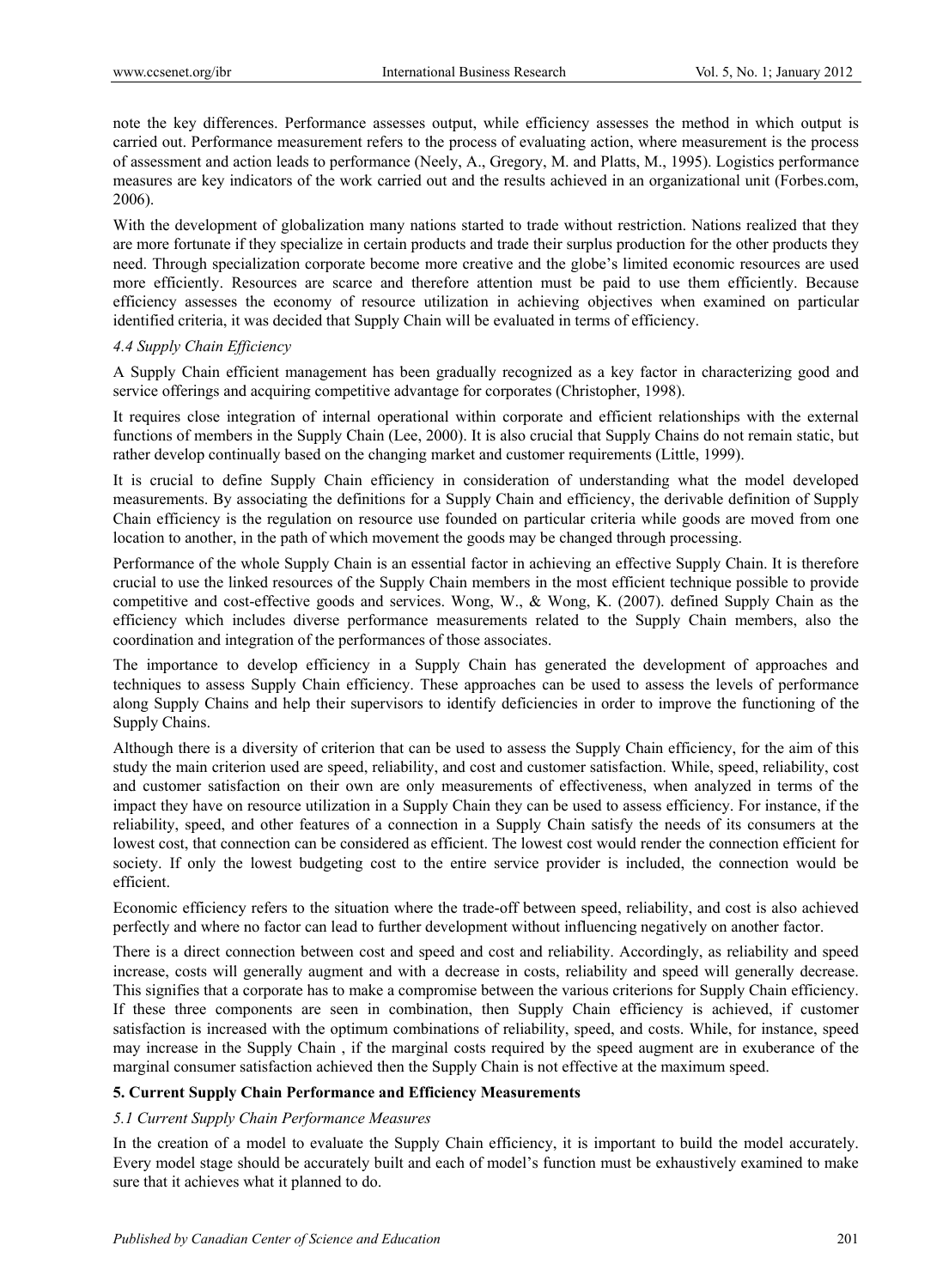There is a distinction between a performance measurement and an efficiency measurement (performance assesses output, while efficiency assesses the method in which output is achieved). But, performance measures can be utilized in conjunction with efficiency measures to assess the Supply Chain efficiency.

According to Abu-Suleiman, Boardman and Priest (2004), performance measurements provide a basis to assess alternatives and identify decision criterion

The general information collected through performance measurements can be used to help the corporate in making correct decisions and aid to ensure that the corporate continues to expand its market position.

Abu-Suleiman, Boardman and Priest, (2004) reported that feedback is a fundamental part of any process. An efficient Supply Chain performance measurement system enables suitable controlling of business processes.

The feedback received is utilized to analyze current progress to projected or budgeted values, simplify benchmarking against manufacturing best practices, and to identify weak performance and improvement alternatives.

Finally, the performance measurement must direct employees towards higher productivity by stimulating and recompensing them for good performance (Kussing U., 2009). The performance measurement has to galvanize employees to strive towards greatness and in doing so determine weak parts in the Supply Chain.

The aims of a performance system are as follows (Rolstadas, 1995):

- It must support the decision-making process, by showing where to operate, how to operate, and by controlling the impact of implemented action plans.
- The system must control the impact of strategic plans, so that amendments can be made to guarantee the accomplishment of long-term goals.
- Performance measurement is necessary for internal objectives and for satisfying requirements from diverse external stakeholders.
- The system must have analytic properties, so that alarm can be given in advance of declining business performance.
- Performance measurement is a constituent of a constant improvement process.
- Measurement of improvement has a simulative impact on the labor force of a business and is important to substantiate further effort in any amelioration process.
- The evaluation of performance is important for comparison and for identifying performance apertures
- Records must be kept of all corporate activities, and then they can be provided on request to suppliers and customers. A record of supplier performance can be used to provide input to their amelioration processes.

The above list of objectives should be considered during the development of a performance measurement system (Rolstadas, 1995).

#### *5.2 Current Supply Chain Efficiency Measurements*

Every components of the Supply Chain communicate to meet the needs of the sellers and the buyers of the goods transiting through the chain. Those components are interconnected and have a cause-and-effect link with one another. Thus for all component to achieve its maximum value and simultaneously contribute to the increase of the value of co-components in the Supply Chain there should be a high level of integration between the components (Qukula T., 2000). A poor connection in the Supply Chain has a negative impact on the performance of all the components over the Supply Chain. Accordingly the efficiency of each individual component must be measured in order to evaluation the efficiency of the whole Supply Chain. However, in order to augment the level of efficiency in the Supply Chain, it is crucial to be able to assess that level over all the connections. Spekman, R., Salmond,and D., Kamauff, J. (1994) assert that this presents a challenge for assessment (as the efficiency of Supply Chain cannot be assessed by evaluating single transactions, but only through the measurement of the efficiency of the transactions conjointly along the whole Supply Chain . Therefore, when conceiving a model for assessing Supply Chain efficiency, it is crucial to choose one that includes all appropriate transactions.

Little (1999) emphasizes another barrier to assessing Supply Chain efficiency; particularly, that the measurement of efficiency are not always used in a equitable way to reveal efficiency. Commonly, one measurement is over-stressed leading to erroneous overall measurement of the Supply Chain efficiency. Little (1999) continues by arguing that the risk of this increases when no unique body supervises the whole Supply Chain. Thus, when assessing the Supply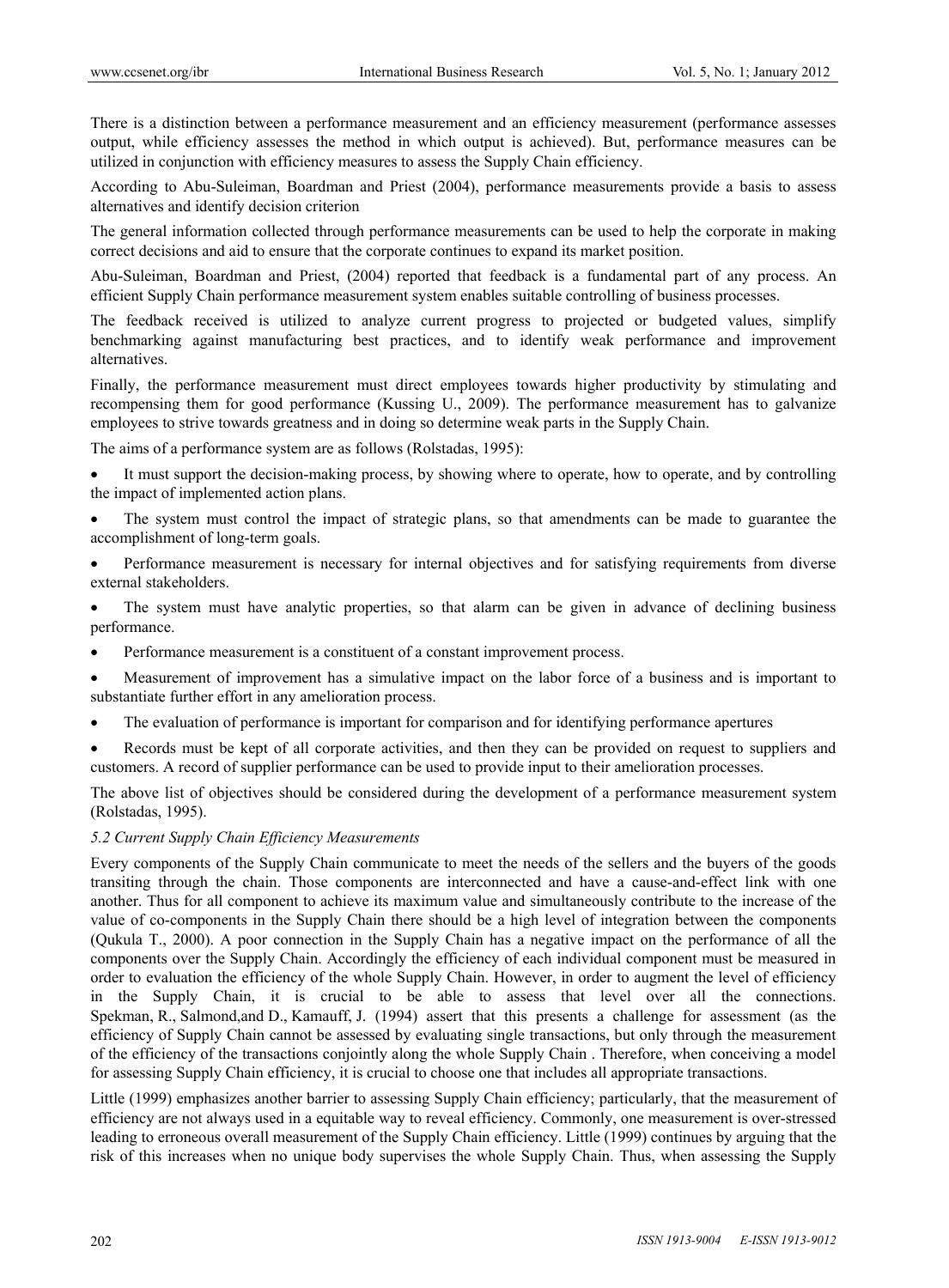Chain, the technique conceived must assess each connection in terms of the exact proportionality of importance to the efficiency of the Supply Chain.

According to Kotler, P. (1984), from a marketing view, corporates achieve their objectives by satisfying their customers with considerable effectiveness and efficiency than their competitors. Accordingly corporates can benefit from assessing the level of effectiveness and efficiency throughout their whole Supply Chains.

Corporates deal in various products and Supply Chains exist for every product. Little (1999) denoted that Supply Chains in various sectors of industry have distinct features that vary within those sectors. Thus, Supply Chain design should acutely be accommodated both to the particular manufacturing and to the individual situations of each corporate (Little, 1999). It is also crucial that each service provider in a Supply Chain should use identical method for assessing efficiency in consideration of providing significant analyzing of the efficiency of the connections. Accordingly, when choosing a model for assessing Supply Chain efficiency, it is crucial that corporates choose a model that can be used throughout all the connections of the Supply Chain.

Another concern when assessing Supply Chain efficiency is the method for the development of the Supply Chain. Supply Chains that functions well for network throughput might become weak if responsiveness, flexibility, and measurability have not been planned into the system (Barloworld Logistics, 2005). Thus it is crucial to plan Supply Chains.

According to Potter, Mason, & Lalwani. (2002), the measurement used to determine efficiency must also be explicit in the nature of the information they examine. Generally quantitative measurement is the only ones used.

According to Lambert, D., & Pohlen, T. (2001). The absence of a broadly accepted definition for Supply Chain management and the complication related to overlapping Supply Chains make Supply Chain efficiency assessment complicated Furthermore, the absence of Supply Chain orientation, the complication of capturing assessment across diverse connections, the indisposition to share information among corporates , and the incapacity to capture performance by product ,customer, and Supply Chain make precise Supply Chain efficiency assessment more complicated. Another important contributor to the lack of significant Supply Chain efficiency measures is the inexistence of a technique for developing such measurements.

#### **6. Summary and Conclusion**

Supply Chains are a critical part of world trade. However, a Supply Chain in itself is insufficient. Only those that are efficient will succeed. In consideration of a Supply Chain to be efficient, it is crucial to understand its principal functions as well as the role played by each function in the Supply Chain's overall efficiency. Accomplishing this makes it facile to identify obstacles and impact the essential improvements.

The literature review in this study presents important jargons and theoretical approaches that are generally used in academic dissertation. In consideration of clarifying the research each expression is defined in the context where it is used throughout the article. The criterions on which the Supply Chain efficiency assessment is based are identified and crucial factors that must be considered when building an efficiency measurement are emphasized.

# **References**

Abu-Suleiman, A., Boardman, B., & Priest, J. (2004). A framework for an integrated Supply ChainPerformance Management System. *Industrial Engineering Research Conference*. Houston:TX. Refereed Research Article and Presentation.

Agility Forum. (1994). International symposium on fresh produce supply chain management. [Online] Available: http://www.fao.org/AG/ags/subjects/en/agmarket/chiangmai/abstracts.pdf (March 21, 2011).

Answers.com (2006). Horizontal integration. [Online] Available: http://www.answers.com/main/ntquery;jsessionid=4q9dhzg4cmr8?tname=horizontal integration & curtab=2222\_1 & sbid=lc06a (June 13, 2011).

Ayers, J. B. (2001). *Handbook of Supply Chain Management*. Boca Raton. Fla.: The St. Lucie Press/APICS Series on Resource Management.

Balakrishnan J., & Cheng, C. H. (2005). The theory of constraints and the make-or-buy decision: an update and review. *The Journal of Supply Chain Management*, 41(1), 40-47. http://dx.doi.org/10.1111/j.1745-493X.2005.tb00183.x

Barloworld Logistic. (2005). *Supply chain foresight 2005*.

Beamon, B. (1998). Supply Chain design and analysis: Models and methods. [Online] Available: http://www.damas.ift.ulaval.ca/~moyaux/coupfouet/beamon98.pdf (July 21, 2011).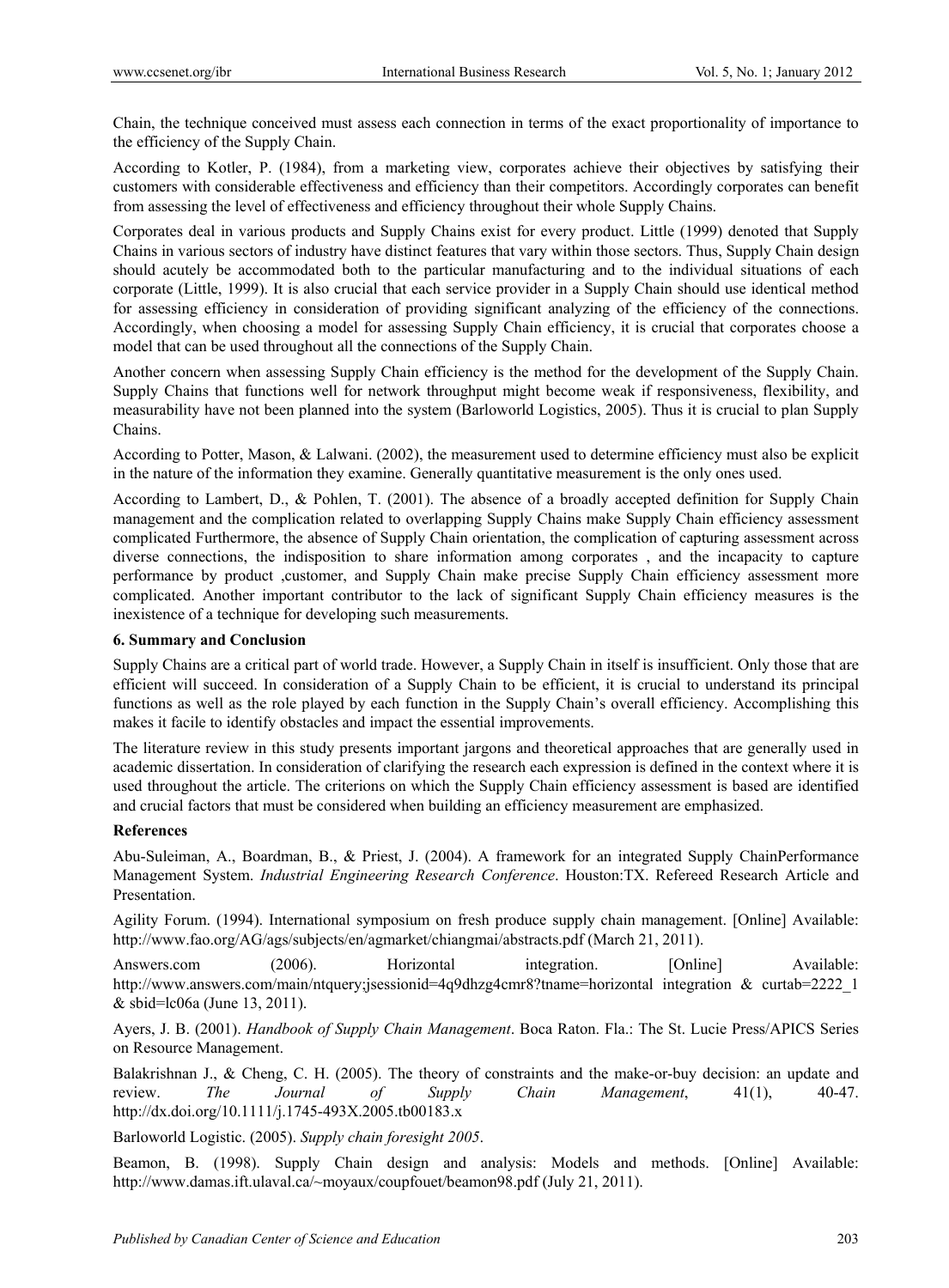Ben-Daya M., Hariga M., & Khursheed S. N. (2008). Economic production quantity model with a shifting production rate. *International Transactions in Operational Research*, 15(1), 87-101. http://dx.doi.org/10.1111/j.1475-3995.2007.00620.x

Bridgefield Group. (2006). Bridgefield group erp/Supply Chain (SC) glossary. [Online] Available: http://bridgefieldgroup.com/bridgefieldgroup/glos7.htm#P (June 2, 2011).

Burgess K., O. J. Singh, & R. Koroglu. (2006) .Supply Chain Management: A Structured Literature Review and Implications for Future Research. *International Journal of Operations and Production Management*, 26(7), 703-729. http://dx.doi.org/10.1108/01443570610672202

Caddy, I. H. (1999). Supply Chain and Supply Chain Management: Towards a Theoretical Foundation . *International Conference on Managing Enterprises*.

Carter, C. R., & Ellram L. M. (2003) .Thirty-Five Years of the Journal of Supply Chain Management: Where have We Been and where is We Going?" *The Journal of Supply Chain Management*, 39(2), 27-39. http://dx.doi.org/10.1111/j.1745-493X.2003.tb00152.x

Christopher M. (1998). *Logistics & Supply Chain Management:Strategies for Reducing Costs and Improving Services*. London: Pitman Publishing.

Chow, D., & Heaver, T. (1999). *Logistics strategies for North America*. (3rd ed.). Global Logistics and Distribution Planning.

Chow, D., Heaver, T., & Henriksson, L. (1994). Logistics performance: Definition and measurement. *International Journal of Physical Distribution & Logistics Management,* 24(1), 17–28. http://dx.doi.org/10.1108/09600039410055981

Computerworld. (2001). Supply chain management. [Online] Available: http://www.computerworld.com/softwaretopics/erp/story/0,10801,66625,00.html. (August 10, 2011).

Council of Supply Chain Management Professionals. (2009). Supply Chain management/logistics management definitions. [Online] Available: http://www.cscmp.org/Website/AboutCSCMP/Definitions/Definitions.asp. (July 22, 2011).

Croom, S., Romano P., & Giannakis, M. (2000). Supply Chain Management: an Analytical Framework for Critical Literature Review. *European Journal of Purchasing and Supply Management*, 6(1), 67-83. http://dx.doi.org/10.1016/S0969-7012(99)00030-1

Fourie, Y. (2006). Structuring South African Maritime Supply Chain (SC) s for Higher Efficiency. PhD dissertation, University of Johannesburg (S.A).

Forbes.com. (2006). Logistics glossary. [Online] Available: http://www.forbes.com/fdc/logistics/glossary\_d.shtml. (July 1, 2011).

Ganeshan, R., & Harrison Terry P. (1995). *An. Introduction to Supply Chain Management*. Department of. Management Sciences and Information Systems.

Giunipero, Larry C., Hooker, Robert E., Joseph-Matthews, Sacha; Yoon, Tom E., & Brudvig, Susan (2008),"A decade of SCM literature: past, present and future implications. *Journal of Supply Chain Management,* 144(4), 66-86.

Gunasekarana, A., & Ngai E. W. T. (2005).Build-to-Order Supply Chain Management: Literature Review and Framework for Development. *Journal of Operations Management*, 23(5), 423-451. http://dx.doi.org/10.1016/j.jom.2004.10.005

Grant, D., Lambert, D., Stock, J., & Ellram, L. (2006). *Fundamentals of Logistics Management, european* 

*Edn*. Berkshire: McGraw-Hill Book Co.

KEYITSOLUTIONS. (2003). Scm (supply chain management) definition. [Online] Available: http://www.keyitsolutions.com/supply-chain-management.htm (June 28, 2011).

Kotler, P. (1984). *Marketing Management Analysis, Planning and Control, Englewood Cliffs*. NJ: Prentice-Hall.

Kussing, U. (2009). Chapter Controlling logistics performance. In W. J. Pienaar & J. J. *Business Logistics Management*. S. A.: Oxford University Press. Vogt, pp. 438–459.

Lambert, D., & Pohlen, T. (2001). Supply chain metrics. *International Journal of Logistics Management,* 12(1), 1–19. http://dx.doi.org/10.1108/09574090110806190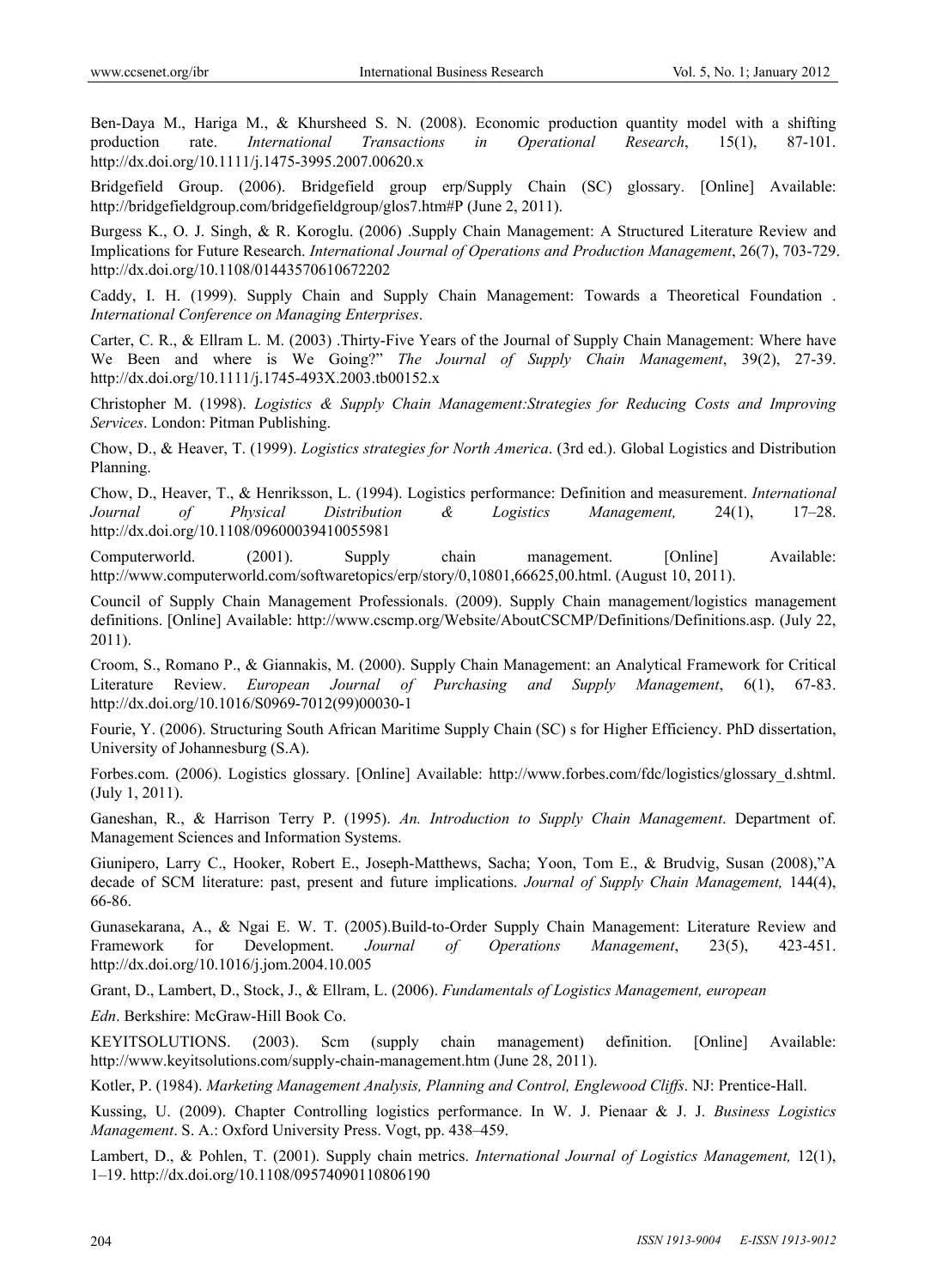Lamming, R. (1996). Squaring Lean Supply with Supply Chain Management. *International Journal of Operations & Production Management*, 16(2). http://dx.doi.org/10.1108/01443579610109910

Lee Hau L., & Corey Billington. (1995). The Evolution of Supply-Chain-Management Models and Practice at Hewlett-Packard. *Interfaces*, 25(5), 42-63. http://dx.doi.org/10.1287/inte.25.5.42

Little, A. (1999). A European Supply Chain (SC) survey. [Online] Available: http://www.adlittle.be/insights/studies/pdf/european\_supply\_chain\_survey.pdf. (July 15, 2011).

Langley, C., Coyle, J., Gibson, B., Novack, R., & Bardi, E. (2008). *Managing Supply Chains: A Logistics Approach*. Canada: South-Western Cengage Learning.

Ludwig von Bertalanffy. (1969). *General system theory; foundations, development, applications*. New York: G. Brazille.

Miller, J. G. (1978). *Living Systems*. New York: McGraw-Hill.

Mentzer, J., Witt, W. D., Keebler, J., Min, S., Nix, N., Smith, D., & Zacharia, Z. (2001). Defining Supply Chain (SC) management. *Journal of Business Logistics*, 22(2). http://dx.doi.org/10.1002/j.2158-1592.2001.tb00001.x

Nagarajan M., & Sobie G. (2004). Stable Far sighted Coalitions in Competitive Markets. *MANAGEMENT SCIENCE*, 53(1), 29-45. http://dx.doi.org/10.1287/mnsc.1060.0605

Neely, A., Gregory, M., & Platts, M. (1995). Performance measurement system design: A literature review and research agenda. *International Journal of Operations and Production Management*, 15(4). [Online] Available: http://www.emeraldinsight.com/Insight/ViewContentServlet?Filename=Published/EmeraldFullTextArticle/Articles/ 0240150405.html. (August 8, 2011).

Panayides, P. (2006). Maritime logistics and global supply chains: Towards a research agenda. *Maritime Economics & Logistics*, 8(1), 3–18. http://dx.doi.org/10.1057/palgrave.mel.9100147

Pienaar, W. (2009). *Introduction to Business Logistics.* Southern Africa: Oxford University.

Potter, A., Mason, R., & Lalwani, C. (2002). Performance measurement in the supply chain for sustainable distribution. [Online] Available: http://www.cf.ac.uk/carbs/lom/lerc/centre/staff. (August 4, 2011)

Qukula, T. (2000). *Analysis of the Efficiency of the Transport Logistics Supply Chain with Specific Reference to Liner Shipping in South Africa*. Stellenbosch: University of Stellenbosch.

Rolstad as, A. (1995). *Performance management: A business process benchmarking approach*. London: Chapman and Hall.

Rungtusanatham M. J., Choi T. Y., D. G., Hollingworth, Z. Wu, & C. Forza. (2003). Survey Research in Operations Management: Historical Analyses. *Journal of Operations Management*, 21(4), 475-488. http://dx.doi.org/10.1016/S0272-6963(03)00020-2

Schenk, R. (2007). What is economic efficiency? [Online] Available: http://ingrimayne.com/econ/ Efficiency/WhatIsEff.html. (February 12, 2011).

Simchi-Levi, D., Kaminsky, P., & Simchi-Levi, E. (2003). *Designing and Managing the supply chain Concepts, Strategies and Case studies*. New York: McGraw-Hill Publishing.

Simchi-Levi, D., Kaminsky, P., & Simchi-Levi, E. (2008). *Designing and Managing the Supply Chain: Concepts, Strategies and Case Studies*. International Edition: McGraw-Hill.

Spekman, R., Salmond, D., & Kamauff, J. (1994). At last procurement becomes strategic. *Long-Range Planning*, 27(2), 76-84. http://dx.doi.org/10.1016/0024-6301(94)90211-9.

Stonebraker, P., & Liao, J. (2006). Supply chain integration: exploring product and environmentalcontingencies. [Online] Available: Available:

http://www.emeraldinsight.com/Insight/ViewContentServlet?Filename=Published/EmeraldFullTextArticle/Articles/ 1770110106.html. (April 1, 2011).

Talley, W. (1994). Performance indicators and port performance evaluation. *Logistics and Transport Review,* 30(4), 339–351.

Tecc.com.au. (2002). [Online] Available: http://www.tecc.com.au/tecc/guide/glossary.asp?letter=S. (July 12, 2011).

Trkman, P., Stemberger, M., & Jaklic, J. (2005). Information transfer in Supply Chain (SC) management. [Online] Available: http://2005papers.iisit.org/I46f91Trkm.pdf. (July 21, 2011).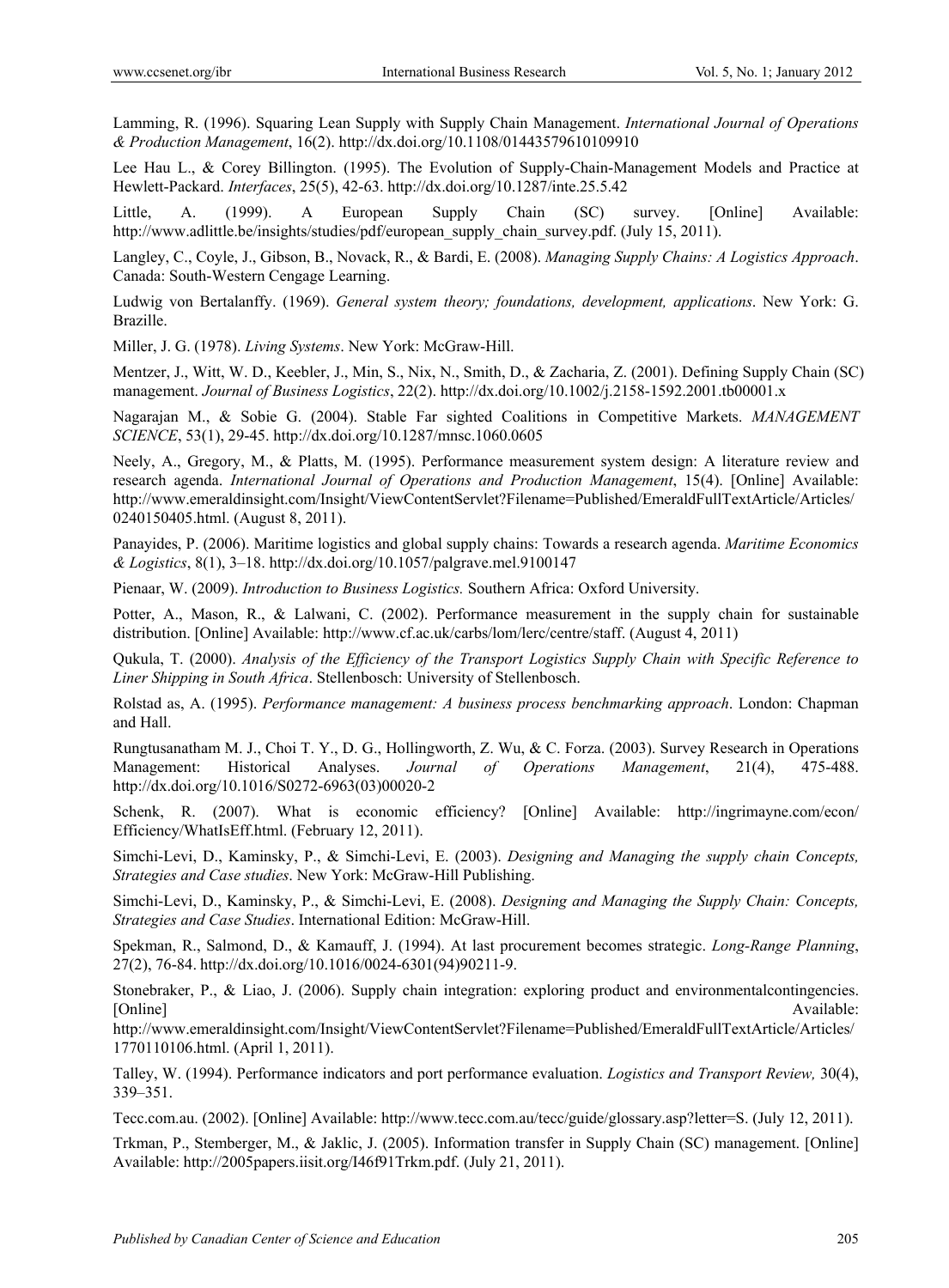US Agency for International Development. (2009). Glossary. [Online] Available: http://www.hciproject.org/methods and tools/hciglossary.html. (April 4, 2011).

Vaart T. V., & Pieter D. (2003). Buyer-focused operations as a supply chain strategy. *International Journal of Production and operation Management*, 26(1), 8-23.

Yourdon E. (1989). *Modern Structured Analysis.* New jersey: Yourdon Press, Prentice-Hall International.

Wong, W., & Wong, K. (2007). Supply chain performance measurement system using dea modeling, Industrial Management & Data Systems 107(3). [Online] Available: http://emeraldinsight.com/Insight/ViewContentServlet;jsessionid=E57B39C6CE4796DA8D44590D80E6077B?File name=Published/EmeraldFullTextArticle/Articles/0291070304.html. (August 10, 2011).



Figure 1. A design of a fundamental Supply Chain